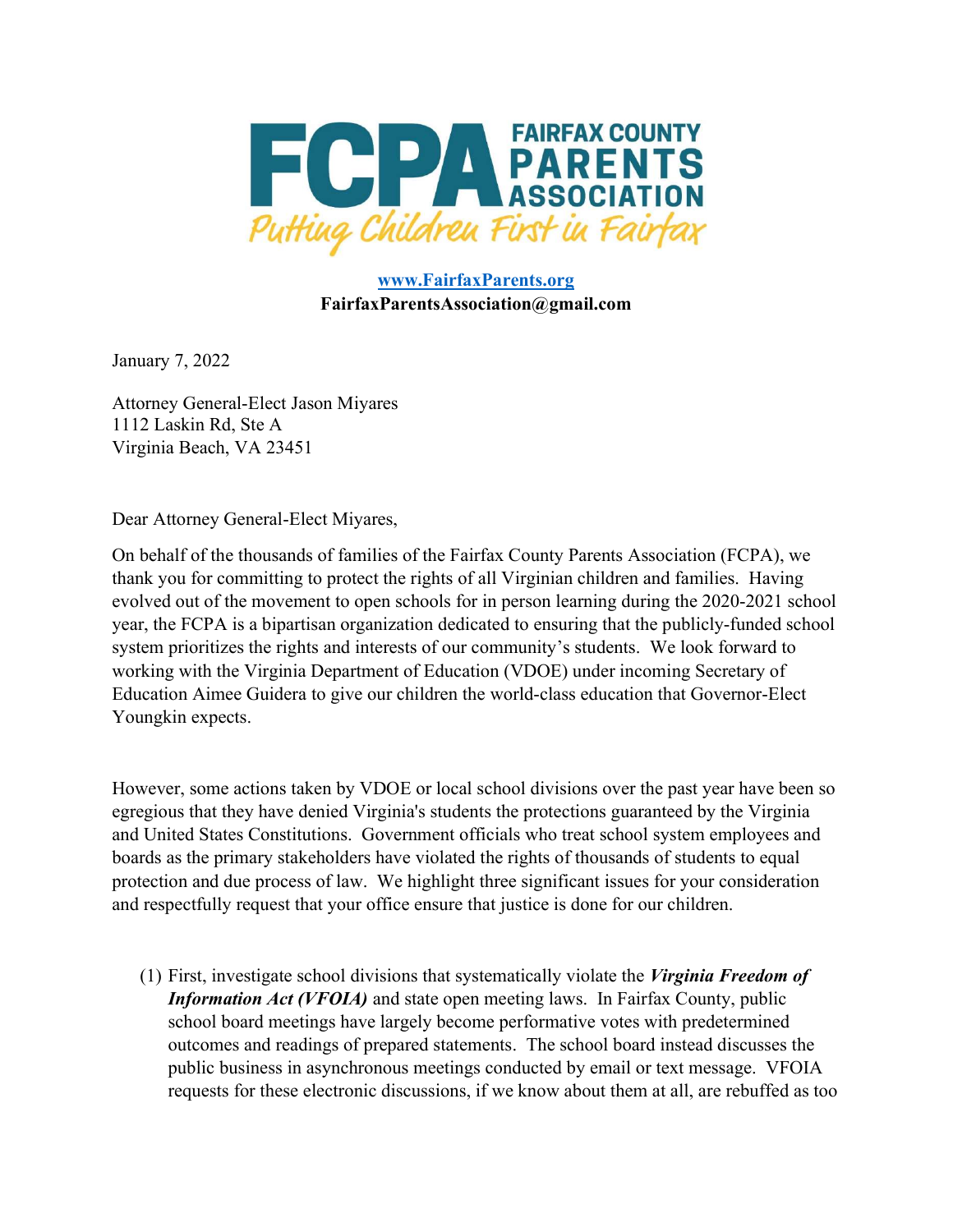vague, burdened by thousands of dollars of fees, or hampered by over-enthusiastic redactions. The school system knows our only option is to fight through these obstacles in court; unlike FCPS, parents do not have hundreds of thousands of taxpayer dollars to spend every month on lawyers. We need state-level legal resources to protect the ready access to information mandated by state law.

- (2) Second, hold school systems to the limits of their authority. The government of the Commonwealth has a shameful tradition of using Article VIII, Section 7 of the Virginia Constitution to turn a blind eye to local wrongdoing. Congress intended funds from the American Rescue Plan to provide additional school services to students devastated by virtual learning, yet when Arlington Public Schools spent over half of their budget on a virtual academy serving 3% of students, or when Fairfax County Public Schools diverted over \$40 million into paying teachers to do paperwork, VDOE shrugged. When Albemarle County barred students from school for having a disability that prohibits them from wearing a mask, despite the exception for these students in his Executive Order, Governor Northam did nothing. When Fairfax County voted in 2019 to build an elementary school to help disadvantaged students at a Title 1 school get out of moldering trailers, but the school board diverted those funds, the Virginia's Comptroller didn't ask any questions. In Tabler v. Fairfax County, our Supreme Court clearly stated that "local governing bodies have only those powers that are expressly granted, those that are necessarily or fairly implied from expressly granted powers and those that are essential and indispensable." Elected school boards must not be above that law.
- (3) Finally, readjudicate state special education complaints where VDOE had their thumb on the scale. Data from the U.S. Department of Education (US DOE) shows Virginia is one of the worst states in the nation to be a special education student. When school divisions deny students access to services they need to receive a free appropriate public education, the state is three times as likely to side with the school division than the national average, and twice as likely to dismiss the student's complaint without even investigating it. To avoid their legal obligation to oversee local education agencies, the Virginia Department of Education has created an extralegal standard called "functionally unavailable settings or services." If a school system writes an administrative policy and refuses any modification for special education, such as in-person learning during the 2020-2021 school year, then VDOE declares the service "functionally unavailable" and refuses to require reasonable accommodation. Despite the US DOE Office for Civil Rights' longstanding position that special education students are entitled to compensatory services if a natural disaster makes a setting or service inaccessible, VDOE has declared in writing their make-believe rule of "functionally unavailable" trumps federal and state law. The situation in Virginia is so reprehensible that US DOE publicly declared "Completely ignoring credible allegations of [school system] noncompliance is not a reasonable method of exercising the State's general supervisory responsibilities." These students